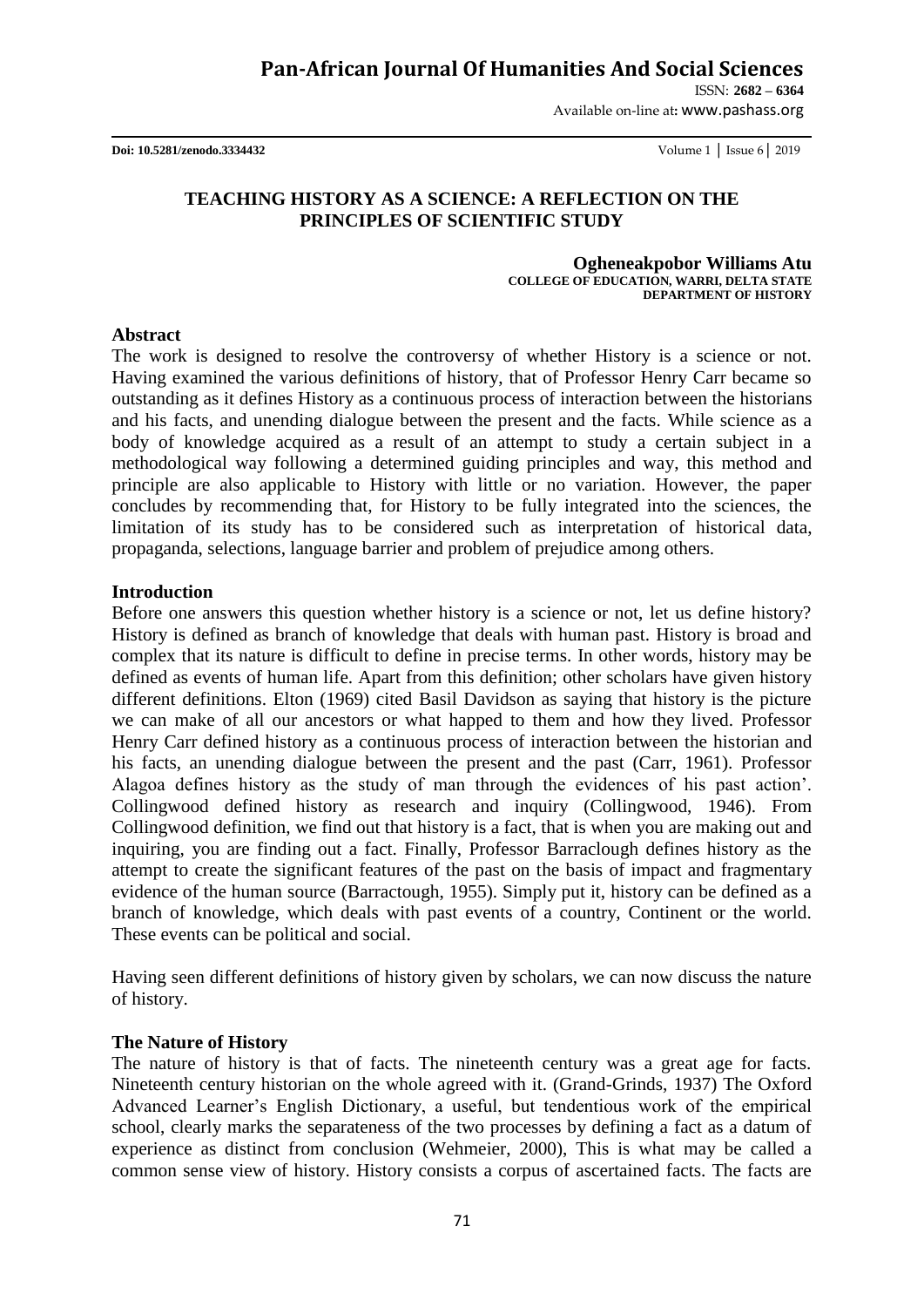## **Pan-African Journal Of Humanities And Social Sciences**  ISSN: **2682 – 6364**

Available on-line at**:** www.pashass.org

available to the historian in documents, inscriptions and so on like fish on the fish mongers slabt.

The historian collects them, takes them home, cooks and serves them into whatever style appeals to him. It recalls the favourite dictum of the great liberal journalist C.P Scott: Facts are sacred, opinion is free. (Carr, 1961). In spite of C.P. Scott's motto, every journalist knows today that the most effective way to influence opinion is by the selection and arrangement of the appropriate facts. (Walsh, 1951). It used to be said that fact speaks for themselves. This is of course, untrue. The facts speak only when the historian calls on them: it is he who decides to which facts to give the floor, and in what order or context. History deals with uniqueness and particularity, and science with the general and universal. Hobbes's famous dictum still stands. Nothing in the world is universal but names, for the things named have every one of them individual and singular. (Adeleke, 2004)

This is certainly true of the physical sciences, no two geological formations, no two animals of the same species and no two atoms are identical.

Similarly, no two historical events are identical, as one event must be one and the second event must be another. In short, no two historical events are the same, that is why historians believe that "history does not repeat itself" (Butterfield, 1962 ). History deals with human being which forms it subject-matter. It is believed that every event has its own unique features as well as factors which triggered it. This is known in historical parlance as causation, i.e. factors responsible for the occurrence of a historical event (Baractoush, 1955). There is the mono-causal and multi-causal situation. In most cases, however, historical events are believed to be multi-casual, that is, there are several features responsible for the take off of an event.

History is believed to be dynamic in nature. It is subject to change. Colonial apologists like Philip Curtin, Michael Crowder, Cann, Gallaghar, Hugh Trevor Roper see pre-colonial African societies as basically an unprogressive, static and stagnant, and that needed civilizing force of colonialism to break that yoke of African tradition and culture (Gann, 1965). Some Africa scholars did not subscribe to the above assumption. African scholars strongly opposed the view and maintained that Africa had glorious past, tradition and custom that were strong before the coming of the European intruders. Okoro-Ijeoma in Anyanwu (2005), x-rays the Nigerian societies and maintains that before 1800 the area known as Nigeria was "mere geographical expression" with different multiplicity of pagan tribes, great number of kingdoms and empire. He went further to say that these kingdoms and empires were well organized before the coming of European intruders.

The views of the western scholars were nothing but mere academic exercise of the 20th century according to Rodney (1972). With the nature of history in mind, let us now attempt to determine the question whether history is a science or not.

## **What Is Science?**

It is a body of knowledge acquired as a result of an attempt to study a certain subject in a methodical way following a determinate way of guiding principles. This effort produces a body of systematically related knowledge arranged in an orderly way. A Science is a body of universal truths expressible in sentences which begins with whenever', if ever', any' and no,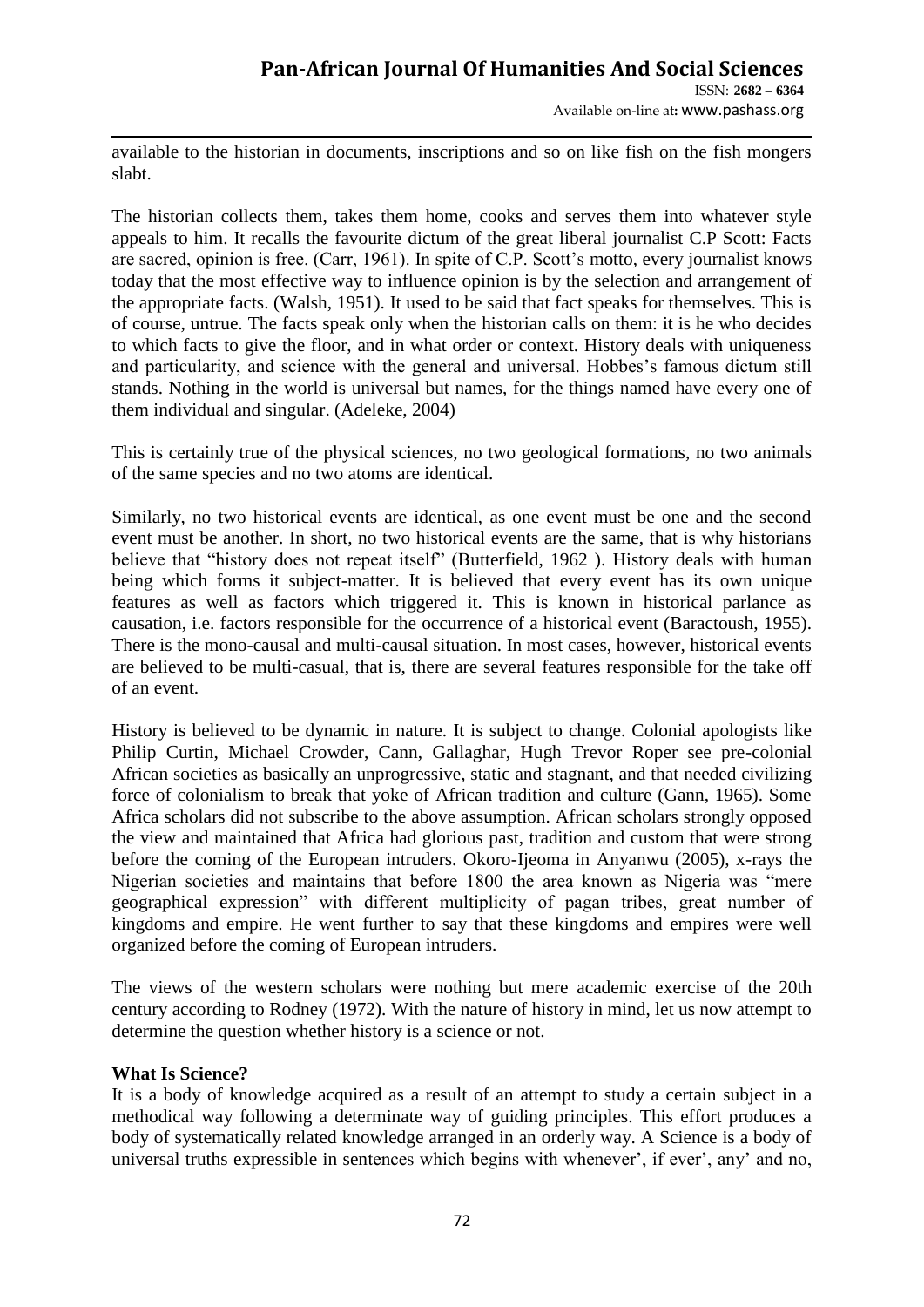Available on-line at**:** www.pashass.org

"A science is not interested in particulars but in general principles. A science enables us to make successful predictions and to control the future course of events in some measure.

A science is objective knowledge in the sense that every objective observer ought to accept it if the evidence were put before him, whatever his personal predictions or other circumstance may be.

## **Evidence to prove that History is Science**

**(1) Collection of Facts and their interpretations:** History is scientific in nature because of the use of the method and technique involved. In the first place, history has its own methods and techniques and that fact cannot be denied for the conclusions (or explanations) that the historian arrives at by the examination of clearly defined subject matter. That subject matter is the actions and sufferings of human beings in the past. This is done according to rules, methods and techniques which successive generations of historians have proven to be accurate. The ability of the historian to deal with materials which they study is entirely difference from that of the ordinary man. The historian first collects his facts, then interpret them. It was assumed without question that this was also the method of science. It was this method of collecting and interpreting historical materials that Bury in Walsh (1951) evidently had in mind when, in closing words of his inaugural lecture of January 1903, he described history as science, no more no lesson. Collingwood was not left out in this debate of history being science or art. His writing in 1930s was particularly anxious to draw a sharp line between the world of nature which was the object of scientific inquiry and the world of history and during this period Burry's dictum was rarely quoted except in terms of derision. In his own contribution, Collingwood (1964) said:

> History then is a science of a special kind. It is a science whose business is to study events not accessible to our observations, and to study these events inferentially. The historian calls the events in which he is interested.

Modern physicist constantly tells us that what they investigate are not facts, but events. The historian has some excuse for feeling himself more at home in the world of science today than he could have done a hundred years ago. The most striking point in comparing the production of historian with those of the natural scientist is that the former are intelligible to persons with no professional training whilst the latter are full of technicalities which cannot be understood except by the experts. Yet the layman can test the specialized technique of the historian by attempting to make an intelligible whole out of documents dealing with Nigerian civil war. Such will be shocked at the simple errors that the professional historian will point out. On that note, therefore, history can be described as scientific because anyone who hopes to be proficient in it must recognize its methods. But from the fact that history is written in every language, having developed no special vocabulary of its own, it does not followed that any fool can write it.

The status of the hypothesis used by the historian in the process of his inquiry seems remarkably similar to that of the hypotheses used by the scientists. Anyone who doubt that and think that history is an affair of common sense and nothing else may be invited to put its operation to a practical test: to say, a collection of documents dealing with the origin of the first world war and construct on that basis, a history of the event which led to it. He will be surprise and shocked at the simplicities in his thinking which any professional historian will point out.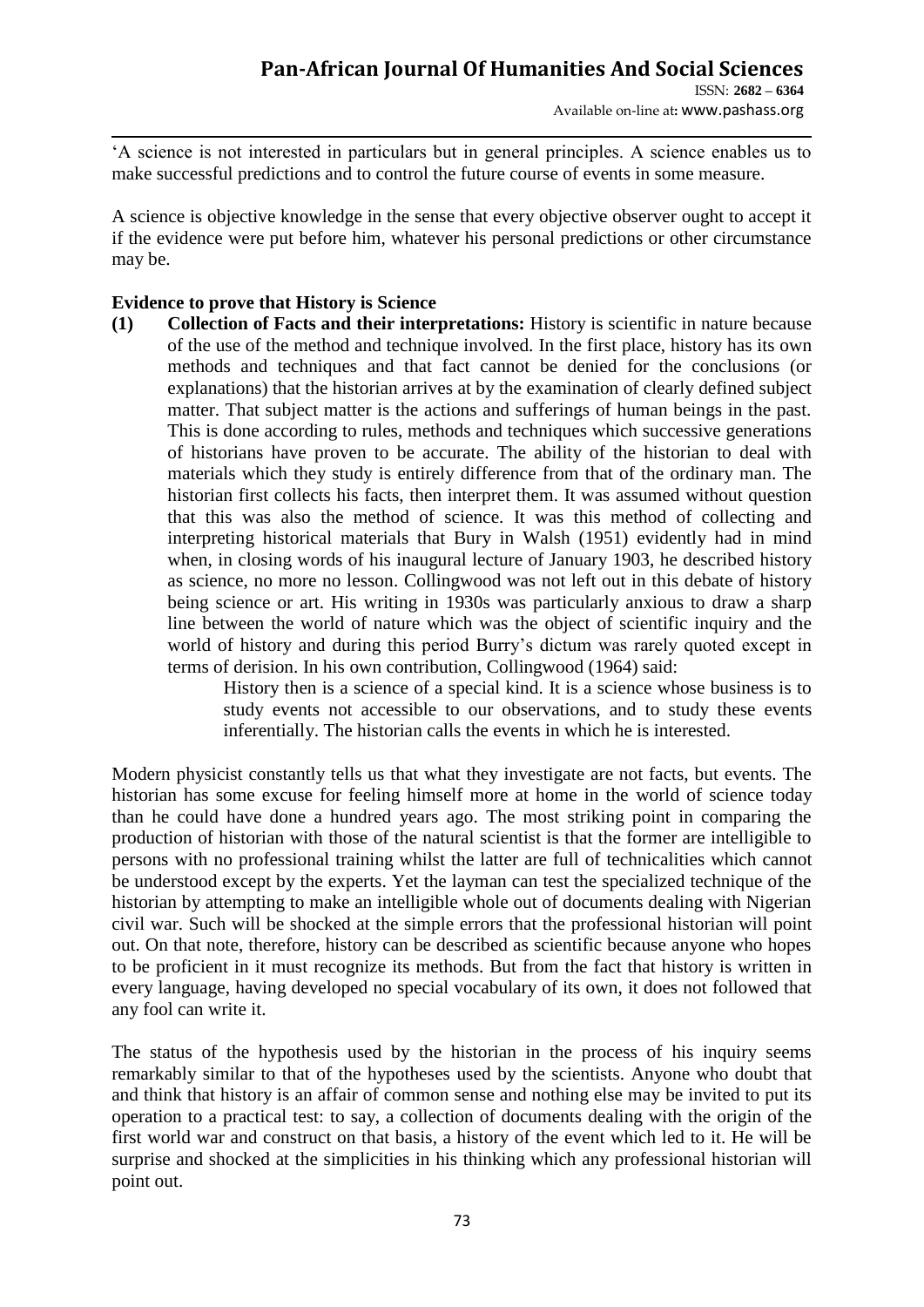In that manner, history could be a science or an empirical discipline because it shares certain characteristics and methods of inquiry with the physical science like observation, classification, framing and testing of hypothesis. It is in consonance with this historian like Maurice Mandelbaum in Flump (1909) assert thus:

> The historian uses method which is analogous to those of comparative anatomy. As the anatomist reconstructs an animal from a few bones, so can the historian reconstruct the life of the monastery from the ruins of a building, the tools and broken pottery found on the ground and perhaps a list of monies paid out by the monks during a certain period of time. Or the historian may throw light on an evolutionary series as the biologist does a species of animal.

I propose therefore to take it that history can be described as scientific in one respect at any rate, namely that it is a study with its own recognized methods which must be mastered by anyone who hope to be proficient at it.

**(2) Through careful predictions:** Another area to be considered is the role of history in prediction. This is another area of controversy if history is not science in the formulation of scientific laws since there are no general laws in history. Scientific knowledge often provides itself with the power of prediction, the historian cannot predict future. Historian is concerns with the past, he may as a result of his professionalism, make some intelligent predictions about the present and future, but that is not strictly the business of the historian. Surely, it is not absurd to maintain that we study the past because we think the study will illuminate the present, and should not be so. If the past were utterly irrelevant to the present should we take any interest in it at all?

For instance, someone with knowledge of Nigerian history is in better position to say (in some respects) how Nigeria will develop in the future than the one without such knowledge. If two or three children in a school develop measles, one will conclude the epidemics will spread; and this prediction, is based on a generalization from past experience and is a valid and useful guide to action. But an individual cannot make a specific prediction that Charles or Marry will catch measles. The historian proceeds in the same way. Though the historian can draw such lessons, he cannot make explicit generalizations. His conclusions are particular and not general and when he makes general statements they face limitations. Although popular statements like "power corrupts and absolute power corrupts absolutely, which is credited to Lord Acton, are some sometimes found in history (and have been proven to be true) they are not focus of the historian. (Hook, 1953)

It has been said that whilst it is certainly not the business of historians to predict the future, it is very much their business to retrospect the past; to establish on the basis of present evidence, what the past must have been like; and it is argued that the procedure of the historian in retrospecting is exactly parallel to that of the scientist in predicting, since in each case the argument proceeds from the general truth.

Scientists are interested in general truths and they do make it their business to predict. Historians, by way of retrospection are primarily occupied with individual events, and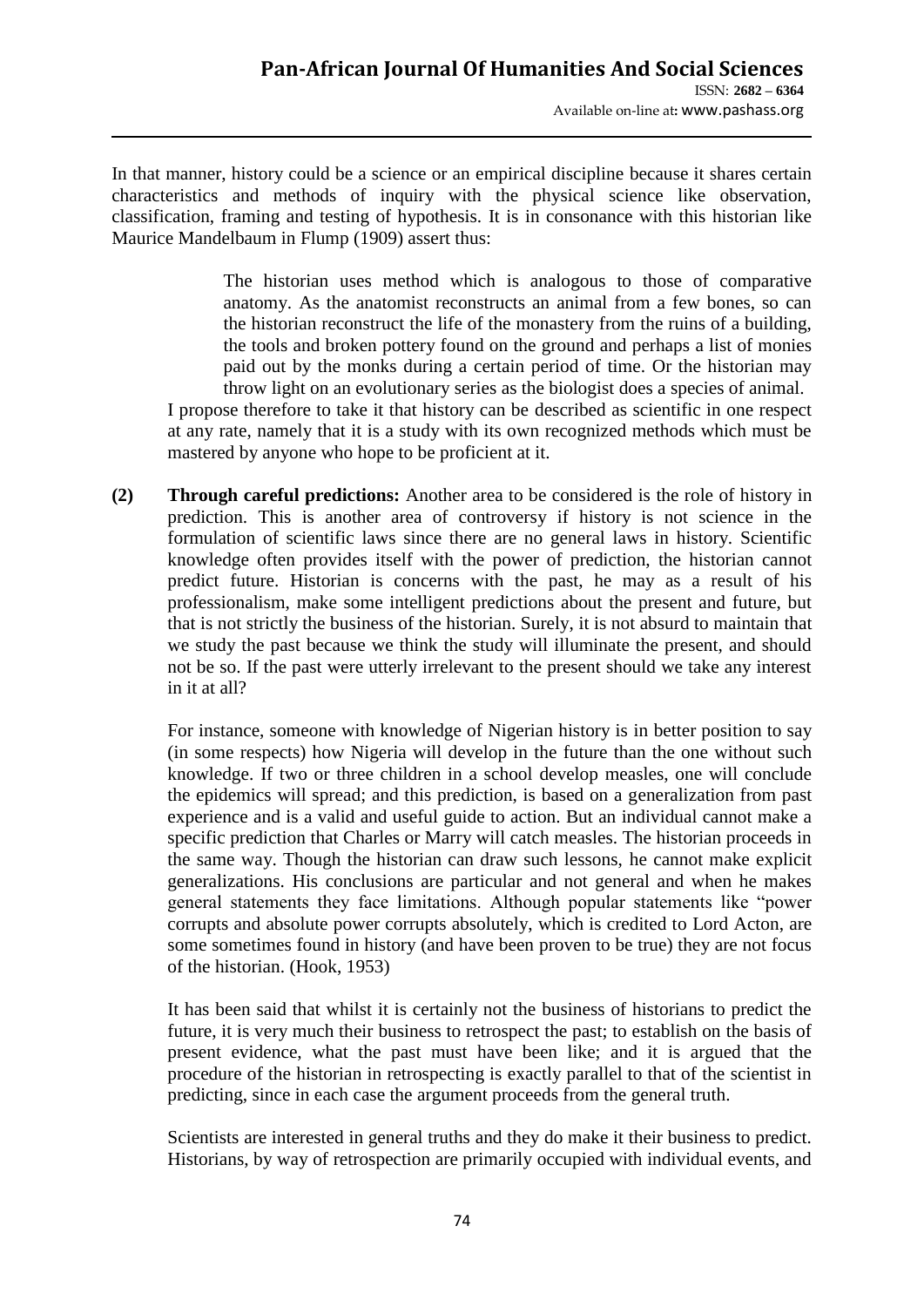# **Pan-African Journal Of Humanities And Social Sciences**

ISSN: **2682 – 6364** Available on-line at**:** www.pashass.org

seldom give expression that is truly universal in conclusion in the course of their work. However, both use procedures that are parallel

- **(3) Through Archeological Study:** History is also scientific through archeological study. Archeology is the study of the ancient remains left behind by men in form of human bones, skulls, plates and other ornaments. It provides information or evidence for those periods where there is no written history. Excavation is the principal method of investigation used by archaeologist to disclose all the evidence provided by the burial remains (Fadeiye, 1986). The archeologist conducts excavation through careful digging since the objects are fragile to avoid their destruction. Excavation through careful digging into the soil is scientific in nature by the archaeologist. The objects are taken to the laboratory where they are analysed and interpreted to know the times and history of those who made them. They try to date objects through the following methods, stratigraphy and radio-carbon dating. All these methods adopted by archaeologist in excavation is scientific in nature and not ordinary digging except someone who is an expert. It is on this basis that one will say history is science.
- **(4) Positivism and Darwinian Theories:** The theories of positivism and Darwinism say that history is science. According to positivism, history an oiler that connected body of knowledge methodically and what it arrived at is a science, but a science of particular kind. It is not abstract but a concrete science, and it terminates not in general knowledge but in knowledge of individual truth (Marwick, 1976). One of the primary aims of positivism in most of its forms has been to vindicate the unity of science. History cannot divorce from science, it is sciences. It shows that, apart from being purely analytic disciplines like mathematics and formal logic, all branches of knowledge which deserve names depends on the same basic procedure of observation, conceptual reflection and verification. Against this, it is contended that procedure in history does not differ in principle from that of natural science. In each case, conclusions are reached by appeal to general truths with slit variation

On the side of Darwin"s Theory, he made another scientific revolution, taking his cue from biology, Darwin began to think of society as an organism, but the real importance of the Darwin revolution was that, Darwin was completing what Lyell had already began in geology, brought in history into science. Science was no longer concerned with something static and timeless, but a process of change and development. Evolution in science confirmed and complemented progress in history. Nothing will alter this inductive view of historical method, first is to collect your facts, and then interpret them. It was assumed without objection that this was all the method of science.

## **Conclusion**

One will conclude that history is a body of knowledge acquired as result of an attempt to study a certain subject matter in a methodical way with guiding principle. This method and principle are also applicable to those in the sciences. The only thing that is difference is the approach. Though for history to be fully integrated into the sciences, the limitation of the study of history has to be considered such as interpretation of historical data, propaganda, selections, language barrier and problem of prejudice etc, if the historian can eradicate this problems, then history can take its proper position in sciences.